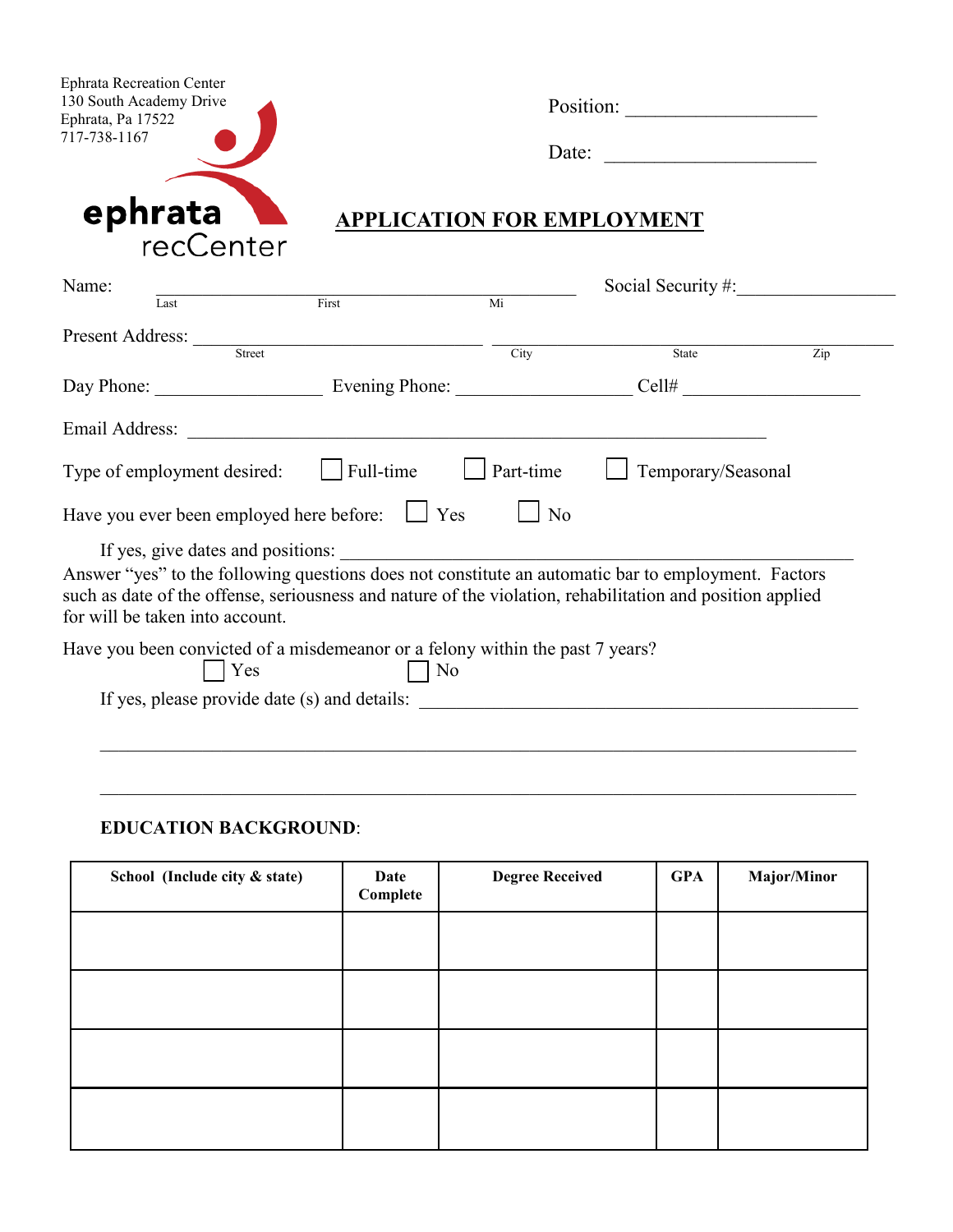## **CURRENT & PAST WORK EXPERIENCE:** (Please list in chronological order; use separate sheet for additional information)

| Briefly describe your position and job responsibilities:                          |              |
|-----------------------------------------------------------------------------------|--------------|
|                                                                                   |              |
|                                                                                   |              |
|                                                                                   |              |
|                                                                                   |              |
|                                                                                   |              |
|                                                                                   |              |
|                                                                                   |              |
| Briefly describe your position and job responsibilities:                          |              |
|                                                                                   |              |
|                                                                                   |              |
|                                                                                   |              |
|                                                                                   |              |
| ,我们也不能在这里的人,我们也不能在这里的人,我们也不能在这里的人,我们也不能在这里的人,我们也不能在这里的人,我们也不能在这里的人,我们也不能在这里的人,我们也 |              |
|                                                                                   |              |
|                                                                                   |              |
| Employer's Address:                                                               |              |
|                                                                                   |              |
| Briefly describe your position and job responsibilities:                          |              |
|                                                                                   |              |
|                                                                                   |              |
|                                                                                   |              |
|                                                                                   |              |
|                                                                                   |              |
| May we contact your current and/or past supervisors? $\Box$ Yes                   | $1_{\rm No}$ |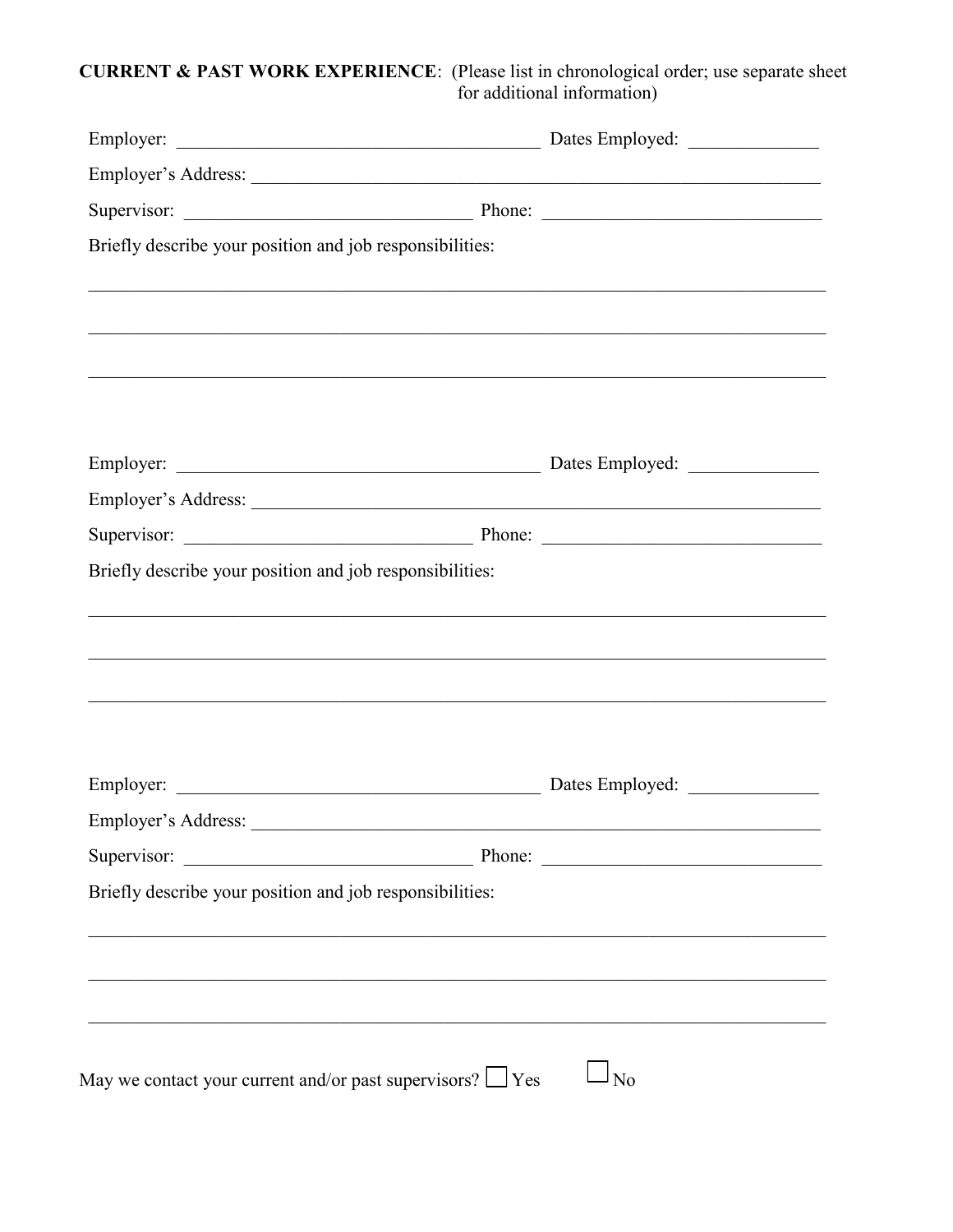Please list any activities and/or clubs in which you are involved that relate to the position desired:

 $\mathcal{L}_\text{max}$  , and the contribution of the contribution of the contribution of the contribution of the contribution of the contribution of the contribution of the contribution of the contribution of the contribution of t

\_\_\_\_\_\_\_\_\_\_\_\_\_\_\_\_\_\_\_\_\_\_\_\_\_\_\_\_\_\_\_\_\_\_\_\_\_\_\_\_ \_\_\_\_\_\_\_\_\_\_\_\_\_\_\_\_\_\_\_\_\_\_\_\_\_\_\_\_\_\_\_\_\_\_\_\_\_

 $\_$  ,  $\_$  ,  $\_$  ,  $\_$  ,  $\_$  ,  $\_$  ,  $\_$  ,  $\_$  ,  $\_$  ,  $\_$  ,  $\_$  ,  $\_$  ,  $\_$  ,  $\_$  ,  $\_$  ,  $\_$  ,  $\_$  ,  $\_$  ,  $\_$  ,  $\_$  ,  $\_$  ,  $\_$  ,  $\_$  ,  $\_$  ,  $\_$  ,  $\_$  ,  $\_$  ,  $\_$  ,  $\_$  ,  $\_$  ,  $\_$  ,  $\_$  ,  $\_$  ,  $\_$  ,  $\_$  ,  $\_$  ,  $\_$  ,

\_\_\_\_\_\_\_\_\_\_\_\_\_\_\_\_\_\_\_\_\_\_\_\_\_\_\_\_\_\_\_\_\_\_\_\_\_\_\_\_ \_\_\_\_\_\_\_\_\_\_\_\_\_\_\_\_\_\_\_\_\_\_\_\_\_\_\_\_\_\_\_\_\_\_\_\_\_

Please list any relevant certifications and/or honors received:

 Please provide any additional information you feel will assist in arriving at a true estimate of your qualifications. A copy of your resume may be included with this application.

 $\mathcal{L}_\text{max}$  , and the contribution of the contribution of the contribution of the contribution of the contribution of the contribution of the contribution of the contribution of the contribution of the contribution of t

 $\mathcal{L}_\text{max}$  , and the contribution of the contribution of the contribution of the contribution of the contribution of the contribution of the contribution of the contribution of the contribution of the contribution of t

 $\mathcal{L}_\mathcal{L} = \{ \mathcal{L}_\mathcal{L} = \{ \mathcal{L}_\mathcal{L} = \{ \mathcal{L}_\mathcal{L} = \{ \mathcal{L}_\mathcal{L} = \{ \mathcal{L}_\mathcal{L} = \{ \mathcal{L}_\mathcal{L} = \{ \mathcal{L}_\mathcal{L} = \{ \mathcal{L}_\mathcal{L} = \{ \mathcal{L}_\mathcal{L} = \{ \mathcal{L}_\mathcal{L} = \{ \mathcal{L}_\mathcal{L} = \{ \mathcal{L}_\mathcal{L} = \{ \mathcal{L}_\mathcal{L} = \{ \mathcal{L}_\mathcal{$ 

Emergency Contact Information:

Name  $\Box$  Phone  $\#$ 

References: (2 must be work related - if N/A, all must be able to attest to character and level of initiative and reliability - should not include family members)

| Name | <b>Address</b> | <b>Day Phone</b> | <b>Relationship to You</b> |  |
|------|----------------|------------------|----------------------------|--|
|      |                |                  |                            |  |
|      |                |                  |                            |  |
|      |                |                  |                            |  |
|      |                |                  |                            |  |

What days  $&$  times are you available to work?

| Mon. | Tues. | Wed. | Thurs. | Fri. | Sat. | <b>Sunday</b> |
|------|-------|------|--------|------|------|---------------|
|      |       |      |        |      |      |               |

 $\mathcal{L}_\text{max}$  , and the contribution of the contribution of the contribution of the contribution of the contribution of the contribution of the contribution of the contribution of the contribution of the contribution of t

If hired, when can you begin work?

What is your minimum salary requirement?

I attest that all information disclosed in the application is accurate and true